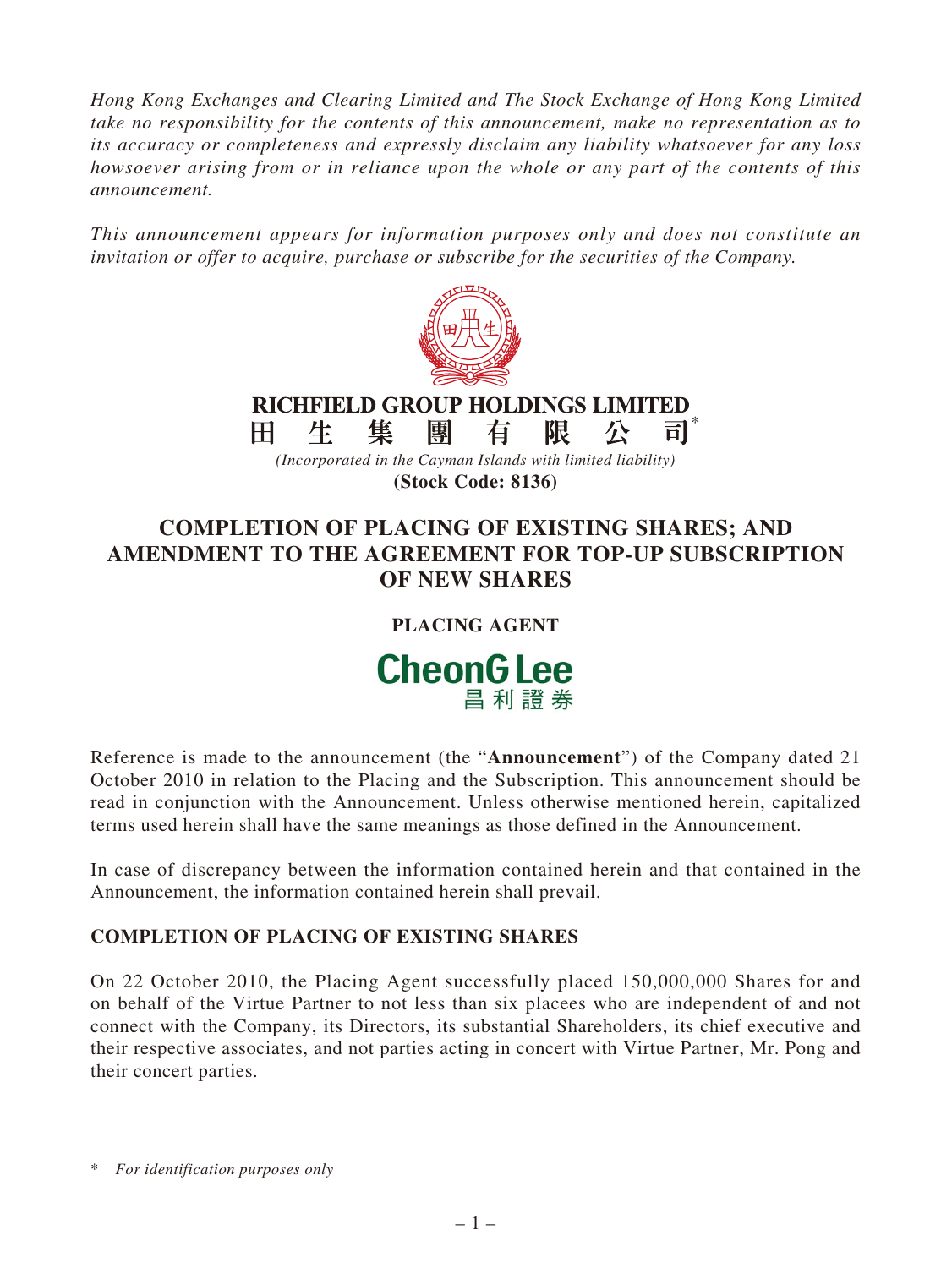## **AMENDMENT TO THE SUBSCRIPTION AGREEMENT FOR NEW SHARES**

After completion of the Placing, the Placing Agent will, for and on behalf of Virtue Partner and as soon as practicable, pay the net proceeds from the Placing to the Company for proceeding with the subscription of 150,000,000 new Shares by Virtue Partner. On 26 October 2010, with the consent of the Placing Agent, the Company and Virtue Partner has executed a supplemental subscription agreement, pursuant to which the completion of the Subscription is only subject to the following conditions:

- 1. the Stock Exchange granting approval for the listing of, and permission to deal in the Subscription Shares; and
- 2. completion of the Placing in accordance with the terms of the Agreement.

None of these conditions are waivable by any parties thereto. As at the date of this announcement, condition (2) has been fulfilled.

Save as mentioned above, none of the other terms of the Subscription Agreement are amended.

After being notified by Virtue Partner of the fact that Richfield (Holdings) Limited and its beneficial owner are parties acting in concert with it, the Board considers that, with reference of the shareholding structure of the Company immediately before and after completion of the Placing and the Subscription (as shown in the shareholding table below), the Placing and the Subscription should not trigger off any general obligations on the part of Virtue Partner, Mr. Pong and their concert parties under the Takeovers Code. Therefore, the original condition to completion of the Subscription relating to the grant of a waiver by the Executive Director of the Corporate Finance Division of the SFC or any of his delegates pursuant to Note 6 on dispensations from Rule 26 of the Takeovers Code is no longer required.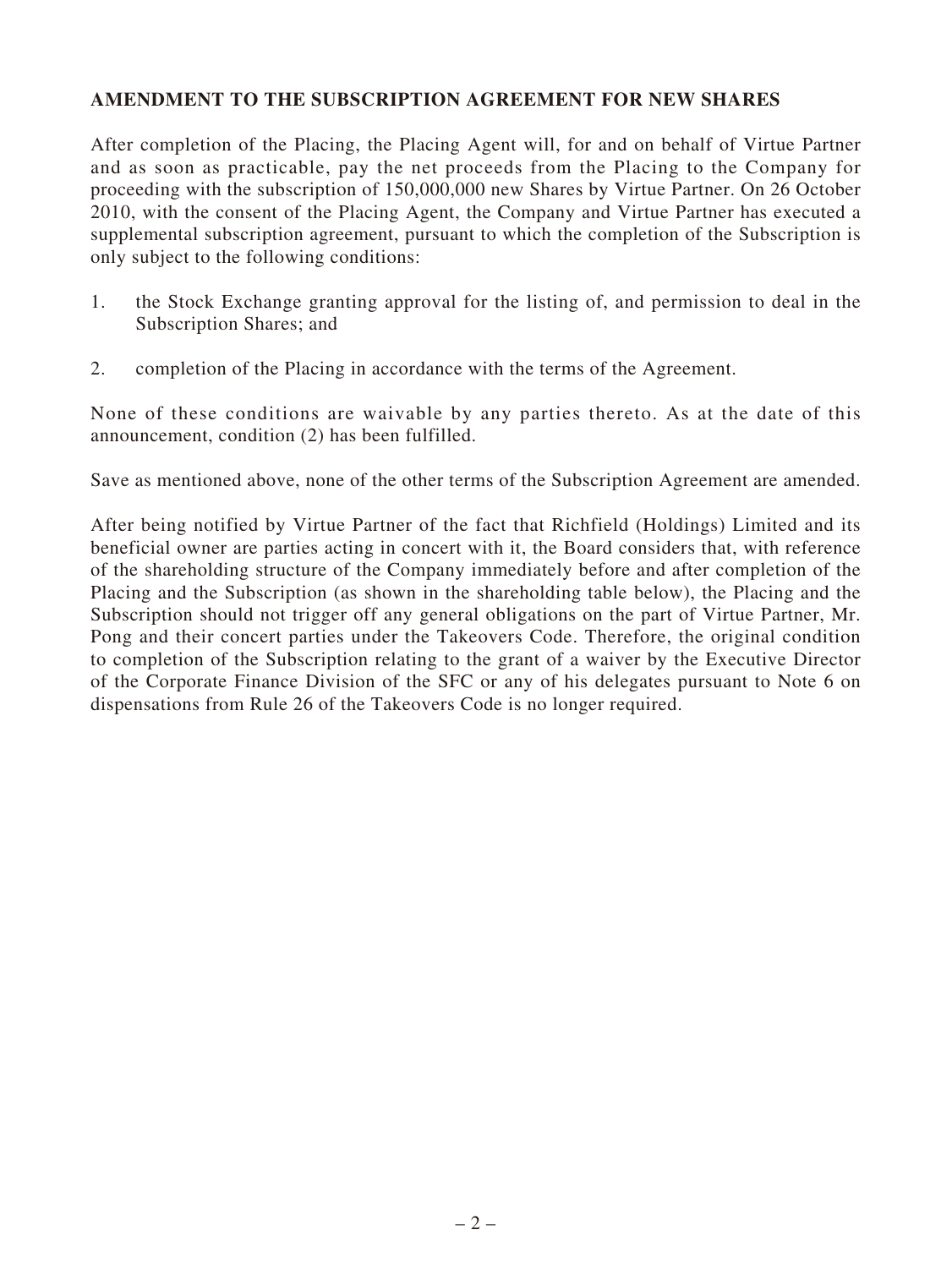## **SHAREHOLDING TABLE**

The changes of the shareholding of the Company as a result of the completion of the Placing and the completion of the Subscription are as follows:

| <b>Shareholder</b>                                                                 | <b>Notes</b>   | <b>Immediately before</b><br>completion of the Placing<br>and the Subscription |          | As at the date of this<br>announcement, i.e.<br><b>Shareholding</b><br>immediately after completion<br>of the Placing in full but<br>before completion of<br>the Subscription |        | Shareholding<br>immediately after<br>completion of<br>the Placing and<br>the Subscription in full |        |
|------------------------------------------------------------------------------------|----------------|--------------------------------------------------------------------------------|----------|-------------------------------------------------------------------------------------------------------------------------------------------------------------------------------|--------|---------------------------------------------------------------------------------------------------|--------|
|                                                                                    |                | No. of shares                                                                  | $\%$     | No. of shares                                                                                                                                                                 | $\%$   | No. of shares                                                                                     | $\%$   |
| Substantial/controlling<br>shareholders                                            |                |                                                                                |          |                                                                                                                                                                               |        |                                                                                                   |        |
| Virtue Partner Group Limited                                                       |                | 936,794,000                                                                    | 31.99    | 786,794,000                                                                                                                                                                   | 26.87  | 936,794,000                                                                                       | 30.43  |
| Richfield (Holdings) Limited                                                       | $\overline{c}$ | 760,000,000                                                                    | 25.95    | 760,000,000                                                                                                                                                                   | 25.95  | 760,000,000                                                                                       | 24.69  |
| Mr. Pong                                                                           |                | 352,176,000                                                                    | 12.02    | 352,176,000                                                                                                                                                                   | 12.02  | 352,176,000                                                                                       | 11.44  |
| Subtotal of Virtue Partner.<br>Mr. Pong and parties acting<br>in concert with them |                | 2,048,970,000                                                                  | 69.96    | 1,898,970,000                                                                                                                                                                 | 64.84  | 2,048,970,000                                                                                     | 66.56  |
| <b>Public shareholders</b>                                                         |                |                                                                                |          |                                                                                                                                                                               |        |                                                                                                   |        |
| The Placees                                                                        |                | $\boldsymbol{0}$                                                               | $\theta$ | 150,000,000                                                                                                                                                                   | 5.12   | 150,000,000                                                                                       | 4.87   |
| Other public Shareholders                                                          |                | 879,530,000                                                                    | 30.04    | 879,530,000                                                                                                                                                                   | 30.04  | 879,530,000                                                                                       | 28.57  |
| Total                                                                              |                | 2,928,500,000                                                                  | 100.00   | 2,928,500,000                                                                                                                                                                 | 100.00 | 3,078,500,000                                                                                     | 100.00 |

*Notes:*

Note 1: Virtue Partner Group Limited is beneficially owned as to 100% by Mr. Pong, an executive Director.

Note 2: Richfield (Holdings) Limited is beneficially owned as to 100% by Mr. Au Wing Wah. Under the Securities and Futures Ordinance, Mr. Au Wing Wah is deemed to be interested in all the Shares held by Richfield (Holdings) Limited. On 12 June 2008, Richfield (Holdings) Limited as a chargor has executed a share charge in favour of Vastwood Limited, a wholly-owned subsidiary of Richfield Group Holdings Limited, as a chargee in respect of the fixed charge over these 760,000,000 Shares. Therefore, Richfield Group Holdings Limited is deemed to be interested in the Shares owned by Vastwood Limited under Securities and Futures Ordinance

> By order of the board of directors of **Richfield Group Holdings Limited Lee Wing Yin** *Executive Director*

Hong Kong, 26 October 2010